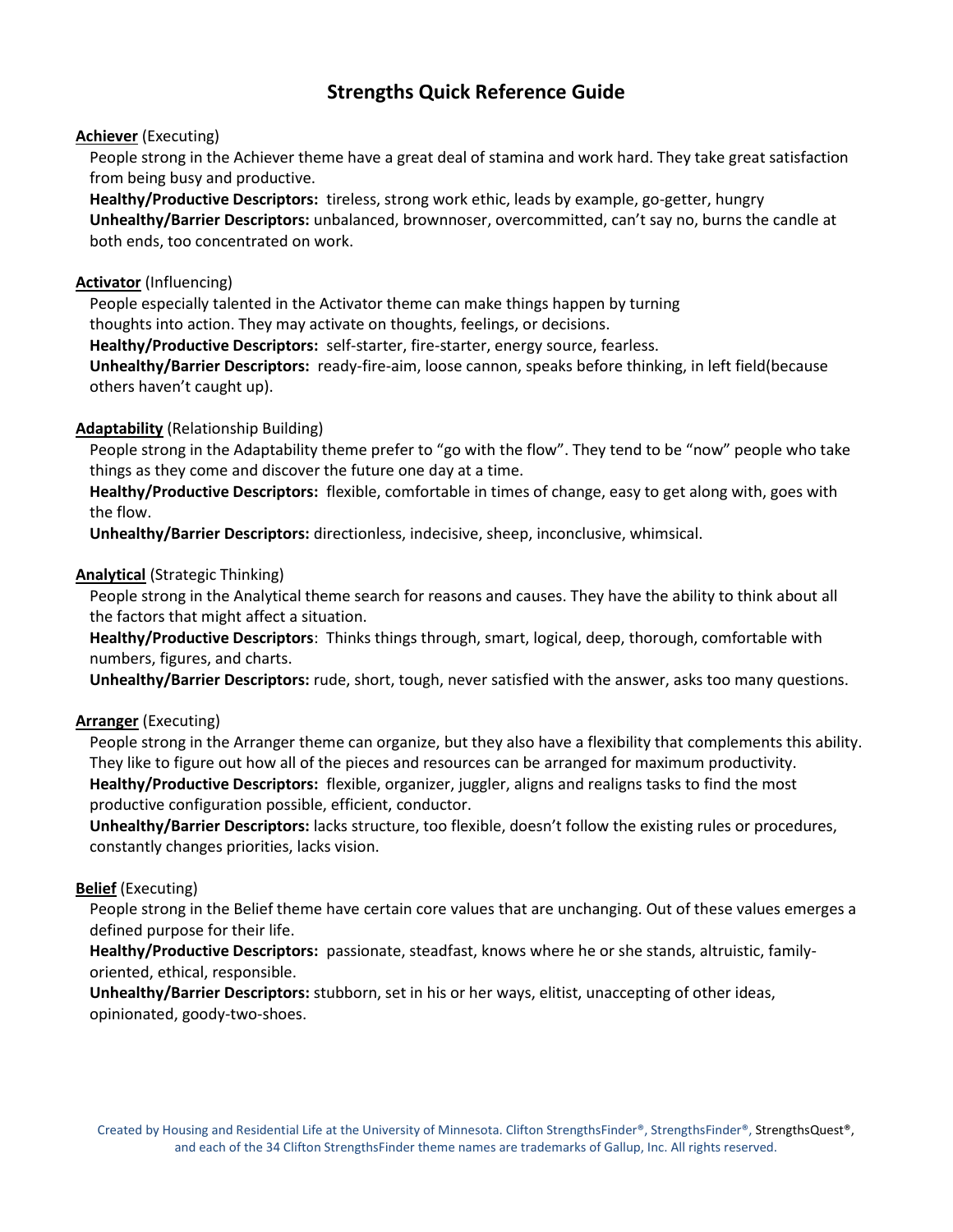# **Command** (Influencing)

People strong in the Command theme have presence. They can take control of a situation and make decisions. **Healthy/Productive Descriptors:** charismatic, direct, driven, inspirational, easy to follow, clear, concise. **Unhealthy/Barrier Descriptors:** bossy, know-it-all, domineering, rude, abrupt, short, strong-willed, inflexible, stubborn.

# **Communication** (Influencing)

People strong in the Communication theme generally find it easy to put their thoughts into words. They are good conversationalists and presenters.

**Healthy/Productive Descriptors:** storyteller, great presence, easy to talk to, energizer, entertaining, charismatic.

**Unhealthy/Barrier Descriptors:** blabbermouth, poor listener, self-absorbed, show-off, always needs attention.

## **Competition** (Influencing)

People strong in the Competition theme measure their progress against the performance of others. They strive to win first place and revel in contests.

**Healthy/Productive Descriptors:** driven, motivated, No. 1, measurement-oriented, winner. **Unhealthy/Barrier Descriptors:** sore loser, not a team player, puts down others, self-centered,

#### confrontational.

## **Connectedness** (Relationship Building)

People strong in the Connectedness theme have faith in the links between all things. They believe there are few coincidences and that almost every event has a reason.

**Healthy/Productive Descriptors:** spiritual, "doesn't sweat the small stuff", strong faith, always looking at the big picture, helps others see purpose.

**Unhealthy/Barrier Descriptors:** passive, naïve, too idealistic, wishy-washy.

## **Consistency** (Executing)

People strong in the Consistency theme are keenly aware of the need to treat people the same. They try to treat everyone in the world with consistency by setting up clear rules and adhering to them.

**Healthy/Productive Descriptors:** just, problem-solver, policy-maker.

**Unhealthy/Barrier Descriptors:** "by the book", inflexible, unwilling to customize/ individualize.

# **Context** (Strategic Thinking)

People strong in the Context theme enjoy thinking about the past. They understand the present by researching its history.

**Healthy/Productive Descriptors:** has robust historical frame of reference, learns lessons from the past, knows how things came to be, can leverage knowledge of the past.

**Unhealthy/Barrier Descriptors:** slow to move and react to change, closed-minded, lives in the past.

## **Deliberative** (Executing)

People strong in the Deliberative theme are best described by the serious care they take in making decisions or choices. They anticipate the obstacles.

**Healthy/Productive Descriptors:** good judgment, identifies risk, makes solid decisions, can plan for the unexpected.

**Unhealthy/Barrier Descriptors:** standoffish, aloof, cautious, slow, introverted, afraid to act.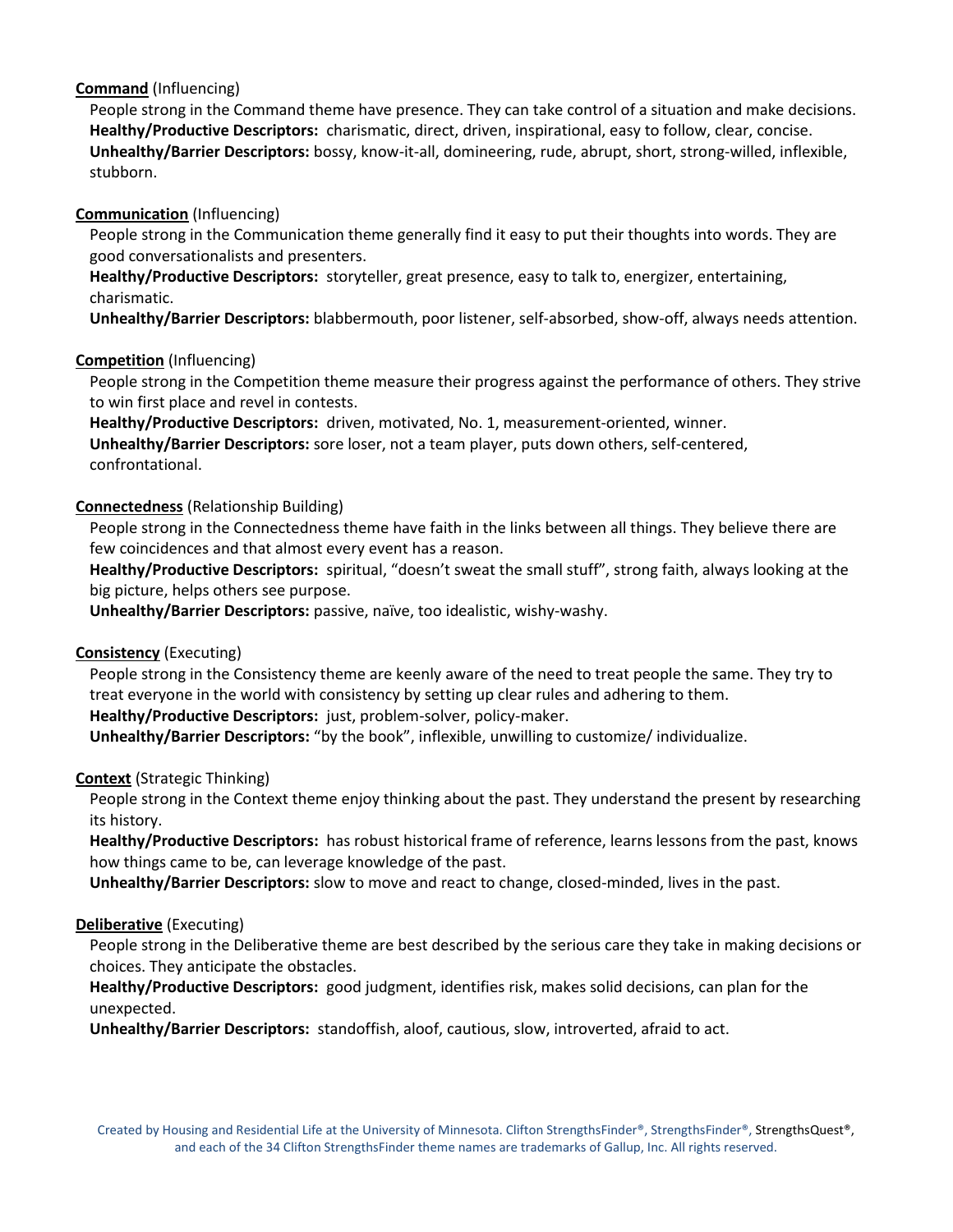# **Developer** (Relationship Building)

People strong in the Developer theme recognize and cultivate the potential in others. They spot the signs of each small improvement and derive satisfaction from these improvements.

**Healthy/Productive Descriptors:** grows talent in others, teacher, coach, enjoys helping others succeed, invests in others.

**Unhealthy/Barrier Descriptors:** not an individual contributor, wastes time on low-potential people, spectator.

## **Discipline** (Executing)

People strong in the Discipline theme enjoy routine and structure. Their world is best described by the order they create.

**Healthy/Productive Descriptors:** highly productive and accurate because of ability to structure, breaks down complex into steps, great planner, promotes efficiency.

**Unhealthy/Barrier Descriptors:** overbearing, rigid, mechanized, can't handle change.

#### **Empathy** (Relationship Building)

People strong in the Empathy theme can sense the feelings of other people by imagining themselves in others' lives or situations.

**Healthy/Productive Descriptors:** creates trust, brings healing, knows just what to say/do, customizes approach to others

**Unhealthy/Barrier Descriptors:** "soft", moody, over-involved.

#### **Focus** (Executing)

People strong in the Focus theme can take a direction, follow through, and make the corrections necessary to stay on track. They prioritize, and then act.

**Healthy/Productive Descriptors:** point person, disciplined, purposeful, laser-like precision, identifies important areas quickly, goal setter and goal getter.

**Unhealthy/Barrier Descriptors:** Absorbed, tough to relax, intense, stressed.

#### **Futuristic** (Strategic Thinking)

People strong in the Futuristic theme are inspired by the future and what could be. They inspire others with their visions of the future.

**Healthy/Productive Descriptors:** imaginative, creative, visionary, even prophetic, inspiring.

**Unhealthy/Barrier Descriptors**: dreamer, "Fantasy Island", out in left field, lack pragmatism.

## **Harmony** (Relationship Building)

People strong in the Harmony theme look for consensus. They don't enjoy conflict; rather, they seek areas of agreement.

**Healthy/Productive Descriptors:** negotiator, can see both sides of a situation, great at asking questions, able to arrive at consensus, great facilitator.

**Unhealthy/Barrier Descriptors:** weak, indecisive, not confrontational, avoids conflict.

#### **Ideation** (Strategic Thinking)

People strong in the Ideation theme are fascinated by ideas. They are able to find connections between seemingly disparate phenomena.

**Healthy/Productive Descriptors:** improves on the existing, learns quickly, agile mind.

**Unhealthy/Barrier Descriptors:** serendipitous, lack follow-through, creates more work.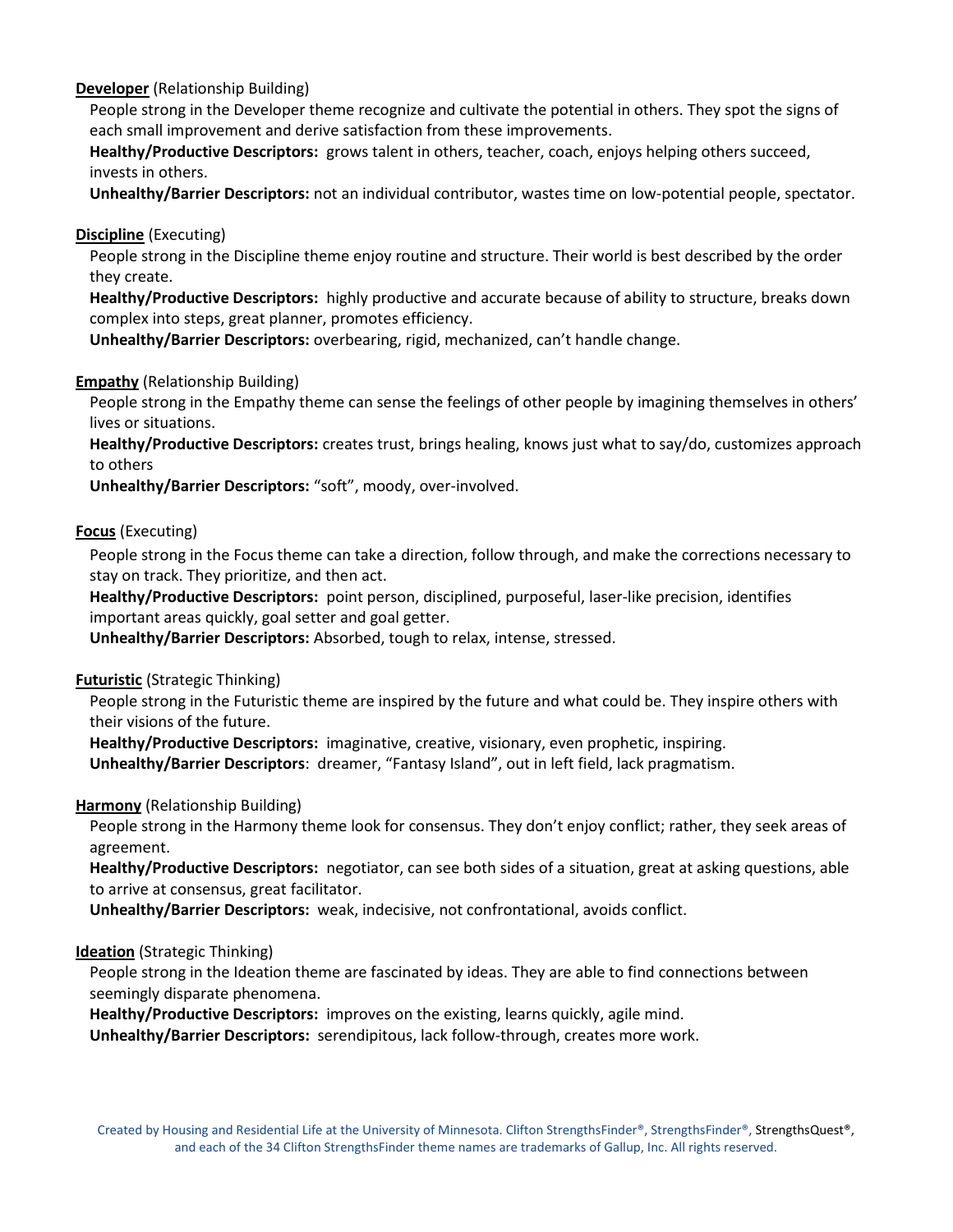# **Includer** (Relationship Building)

People strong in the Includer theme are accepting of others. They show awareness of those who feel left out and make an effort to include them.

**Healthy/Productive Descriptors:** invites others in, caring, engages others, sensitive, takes up for others. **Unhealthy/Barrier Descriptors:** indiscriminate, unable to decide, generous to a fault.

# **Individualization** (Relationship Building)

People strong in the Individualization theme are intrigued with the unique qualities of each person. They have a gift for figuring out how people who are different can work together productively.

**Healthy/Productive Descriptors:** sees the uniqueness in all individuals, intuitively knows that "one size doesn't fit all", appreciates the differences in others.

**Unhealthy/Barrier Descriptors:** unable to synthesize when it comes to people, has difficulty placing group above individual, difficulty in making people decisions.

# **Input** (Strategic Thinking)

People especially talented in the Input theme have a need to collect and archive. They collect information, ideas, history, or even relationships.

**Healthy/Productive Descriptors:** great resource, knowledgeable, excellent memory, mind for detail, collects interesting things, excellent conversationalist.

**Unhealthy/Barrier Descriptors:** knows a lot of worthless information, pack rat, cluttered house-cluttered mind, boring conversationalist.

## **Intellection** (Strategic Thinking)

People strong in the Intellection theme are characterized by their intellectual activity. They are introspective and appreciate intellectual discussions.

**Healthy/Productive Descriptors:** excellent thinker, enjoys musing, capable of deep and philosophical thought, able to work alone.

**Unhealthy/Barrier Descriptors:** a loner, slow to act or wastes time thinking too much, isolated, doesn't work well with others.

## **Learner** (Strategic Thinking)

People strong in the Learner theme have a great desire to learn and want to continuously improve. In particular, the process of learning, rather than the outcome, excites them.

**Healthy/Productive Descriptors:** always learning, catches on quickly, interested in many things, finds life intriguing.

**Unhealthy/Barrier Descriptors:** know-it-all, lacks focus on results, learns a lot – produces little, bookish.

## **Maximizer** (Influencing)

People strong in the Maximizer theme focus on strengths as a way to stimulate personal and group excellence. They seek to transform something strong into something superb.

**Healthy/Productive Descriptors:** mastery, success, excellence, enjoys working with the best. **Unhealthy/Barrier Descriptors:** perfectionist, picky, never good enough, always reworking.

# **Positivity** (Relationship Building)

People strong in the Positivity theme have an enthusiasm that is contagious. They are upbeat and can get others excited about what they are going to do.

**Healthy/Productive Descriptors:** enthusiastic, lighthearted, energetic, generous with praise, optimistic. **Unhealthy/Barrier Descriptors:** insincere, naïve, superficial, Pollyanna.